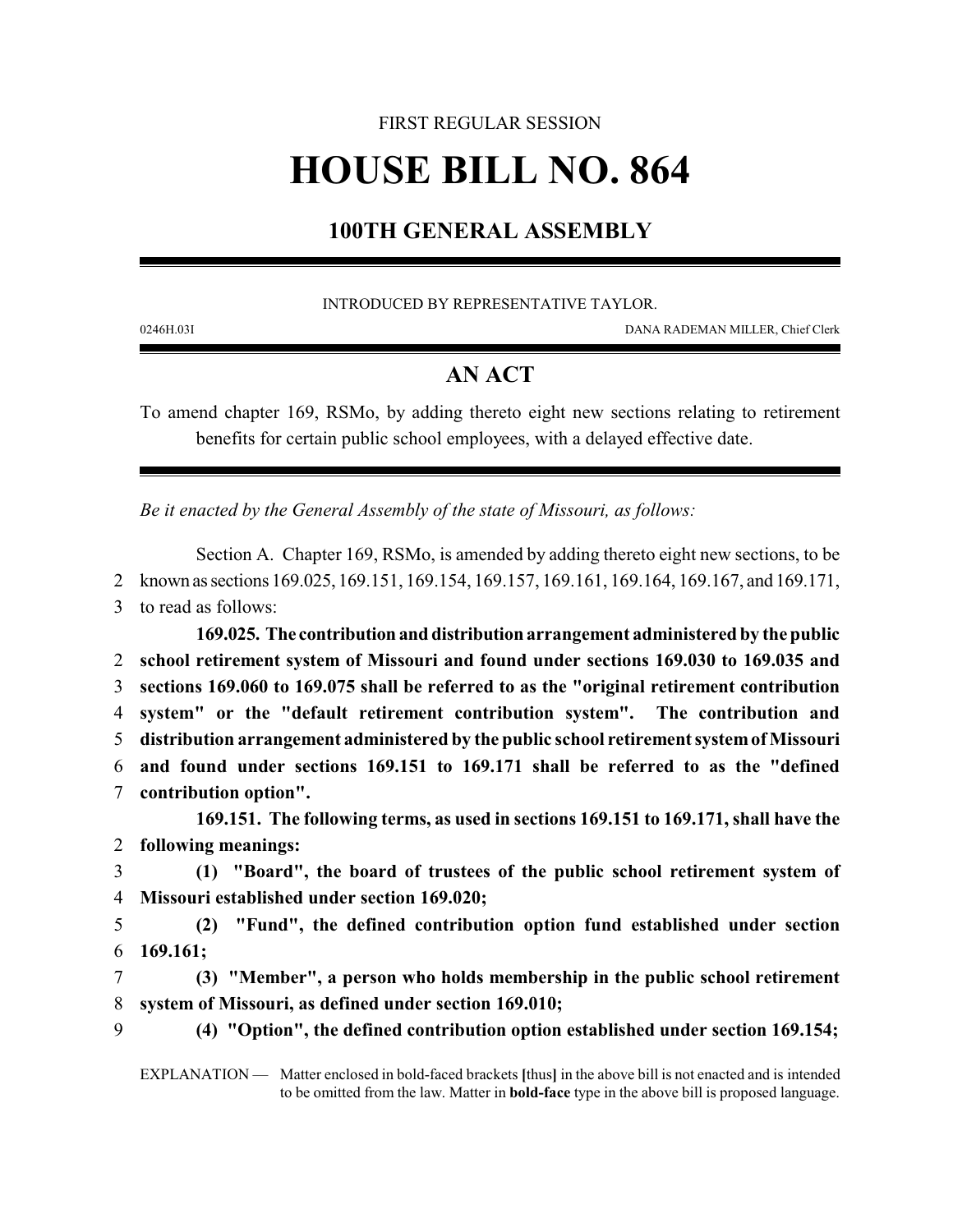**(5) "System", the public school retirement system of Missouri established under section 169.020.**

**169.154. There is hereby established the "Defined Contribution Option" under the Public School Retirement System of Missouri. The general administration and the responsibility for the proper operation of the defined contribution option is hereby vested in the board of trustees of the Public School Retirement System of Missouri. The board shall set up the option as a defined contribution plan, as defined under 26 U.S.C. Section 414. The board shall adopt such rules, regulations, and procedures as are necessary to ensure the smooth and effective functioning of the option.**

**169.157. 1. Notwithstanding any provisions of sections 169.010 to 169.141 to the contrary, all members of the system shall be eligible to participate in the option; however, a member of the system who elects to participate in the option shall not be allowed to change his or her election to participate in the default retirement contribution system at any time after an election to participate in the option has been made. Eligibility for membership in the system shall be determined under section 169.051.**

 **2. In order to participate in the option, members of the system shall make an affirmative election. A failure to make such election shall automatically cause the member to be placed in the default retirement contribution system. The board shall design such forms and paperwork as may be required for members to make an election to join the option.**

 **3. (1) Members shall not be permitted to simultaneously participate in the option and the default retirement contribution system.**

 **(2) Members who are participating in the option shall be exempt from the contribution requirements found under section 169.030. Employers shall not be required to make contributions under section 169.030 for members who are participating in the option.**

 **4. (1) Subject to the exception found in subdivision (2) of this subsection, no member who elects to participate in the option, and no beneficiary or estate of such member, shall be eligible to receive any retirement allowance or retirement benefits provided under the default retirement contribution system including, but not limited to, those retirement allowances and retirement benefits provided under sections 169.070 to 169.075.**

 **(2) A member who elects to participate in the option after having previously participated in the default retirement contribution system may, upon retirement, receive any vested benefits under the default retirement contribution system to which he or she is entitled under sections 169.010 to 169.141. A beneficiary of such a member may also**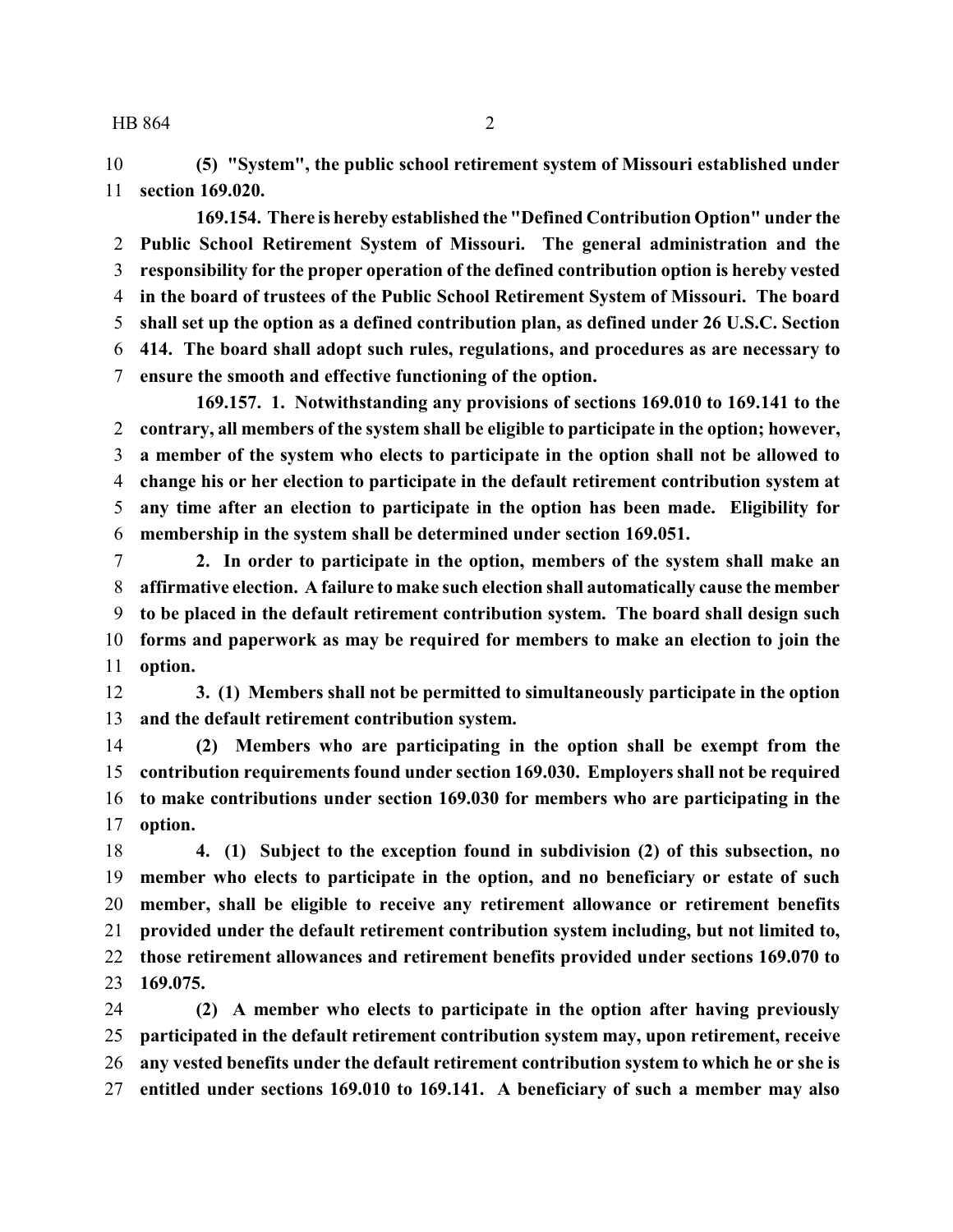**receive any such benefits to which the beneficiary is entitled under sections 160.010 to 169.141.**

**169.161. 1. There is hereby established the "Defined Contribution Option Fund". The fund shall be administered by the board.**

 **2. The moneys required for the operation of the option shall come from contributions made by members and employers and shall be deposited into the fund.**

 **3. The assets of the fund shall be divided into separate accounts for each member participating in the option. Each member's account balance shall include the total portion of the overall fund assets attributable to the contributions by or on behalf of any particular member,including contributions made by an employer on behalf oftheparticularmember, combined with the investment returns on such contributions, less the proportionate share of administrative costs of the fund over the period of time under which such contributions and returns were a part of the fund.**

 **4. (1) Any member who elects to participate in the option shall participate in an automatic payroll deduction, whereby a percentage ofsuch member's payroll amountshall be automatically transferred and contributed to the fund, under such rules and regulations as shall be promulgated by the board.**

 **(2) When a member elects to participate in the option, the employer of such member shall make automatic contributions in specified amounts to the fund, under such rules and regulations as may be promulgated by the board.**

 **5. Regardless of the provisions of any law governing compensation and contracts, every member who elects to participate in the option shall be deemed to consent and agree to the payroll deductions required herein.**

**6. For all members who elect to participate in the option:**

**(1) The employer contribution rate shall be equal to five percent of payroll;**

 **(2) The member contribution rate shall be selected by each individual member from a set of contribution rate options established by the board, but the member contribution rate shall be equal to no less than three percent of payroll and equal to no more than fifty percent of payroll. Moreover, the member contribution rate shall be subject to any contribution limitations imposed by federal law regarding qualified defined contribution retirement plans including, but not limited to, any such restriction as may be found under 26 U.S.C. Section 401.**

 **7. Each memberparticipating in the defined contribution option shall select specific investment options for his or her own contributions, any contributions made on such member's behalf, and all funds in such member's total account balance. The board shall ensure that the defined contribution option provides participating members with a**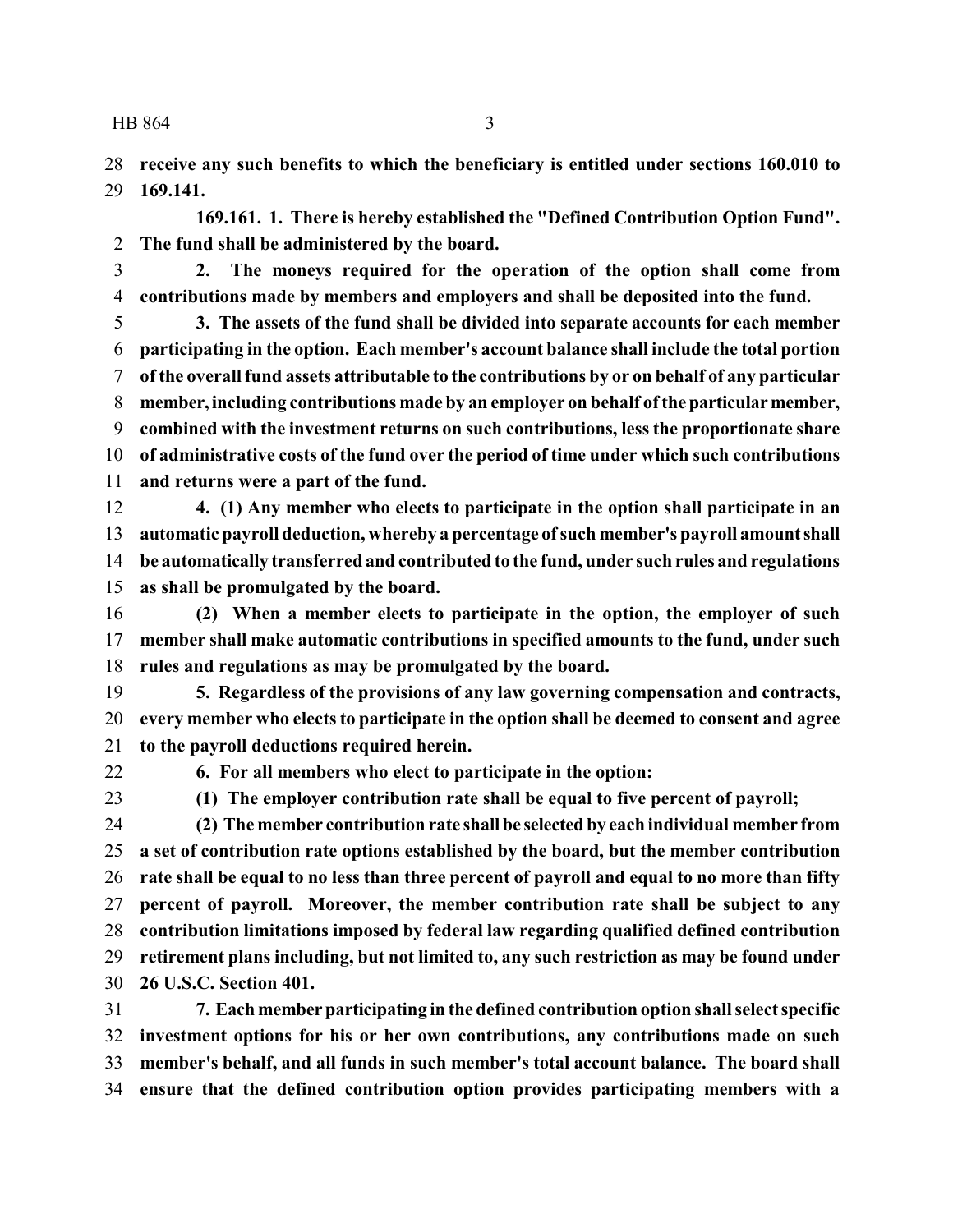**significant variety of investment options and strategies. The board shall ensure that members are able to change their investment options and strategies at any time.**

 **8. A member who elects to participate in the option shall be allowed to rollover or directly transfer assets from a retirement plan sponsored by a previous employer, subject to provisions of the Internal Revenue Code relating to defined contribution plans and any rules promulgated by the board. All rollover or direct transfer contributions shall be credited to a member's total account balance.**

**169.164. 1. All fund assets, including all contributions made to the fund, shall be held in trust by the board, for the exclusive benefit of members and their beneficiaries. The fund assets may be pooled solely for investment management purposes.**

 **2. The provisions found in subsections 2 to 7 ofsection 169.040 are hereby expressly made applicable to the board with respect to the board's administration of the fund.**

 **3. All administrative costs of the fund, including staffing, investment advisory and management services, and overhead expenses, may be paid out of assets of the fund. These administrative costs may reduce the amount ultimately due participants in the fund upon their retirement.**

 **4. The board and employees of the system shall be immune from suit and shall not be liable for investment decisions.**

 **5. The system shall be immune from suit and shall not be subject to any claim or liability associated with the administration of the fund by the board and employees of the system.**

**169.167. 1. A member's total account balance shall, at all times, be portable, and members shall be allowed to transfer the full amount of their total account balances to third-party investment accounts or other financial accounts including, but not limited to, retirement accounts administered by subsequent employers.**

 **2. The board shall ensure that participating members are able to access up-to-date electronic information regarding their total account balances and theperformances of their investment selections. Additionally, the board shall ensure that participating members receive annual reports providing such members with their total account balances and performance summaries for their investment selections.**

 **3. The board shall publish and distribute documents explaining the current options for members to access and receive their total account balances. These documents shall be distributed to all members annually and prior to any changes in rules affecting members' access to their total account balances.**

**169.171. 1. The provisions of sections 169.010 to 169.141 shall apply to sections 169.151 to 169.171, but only where the former sections are not in conflict with the latter.**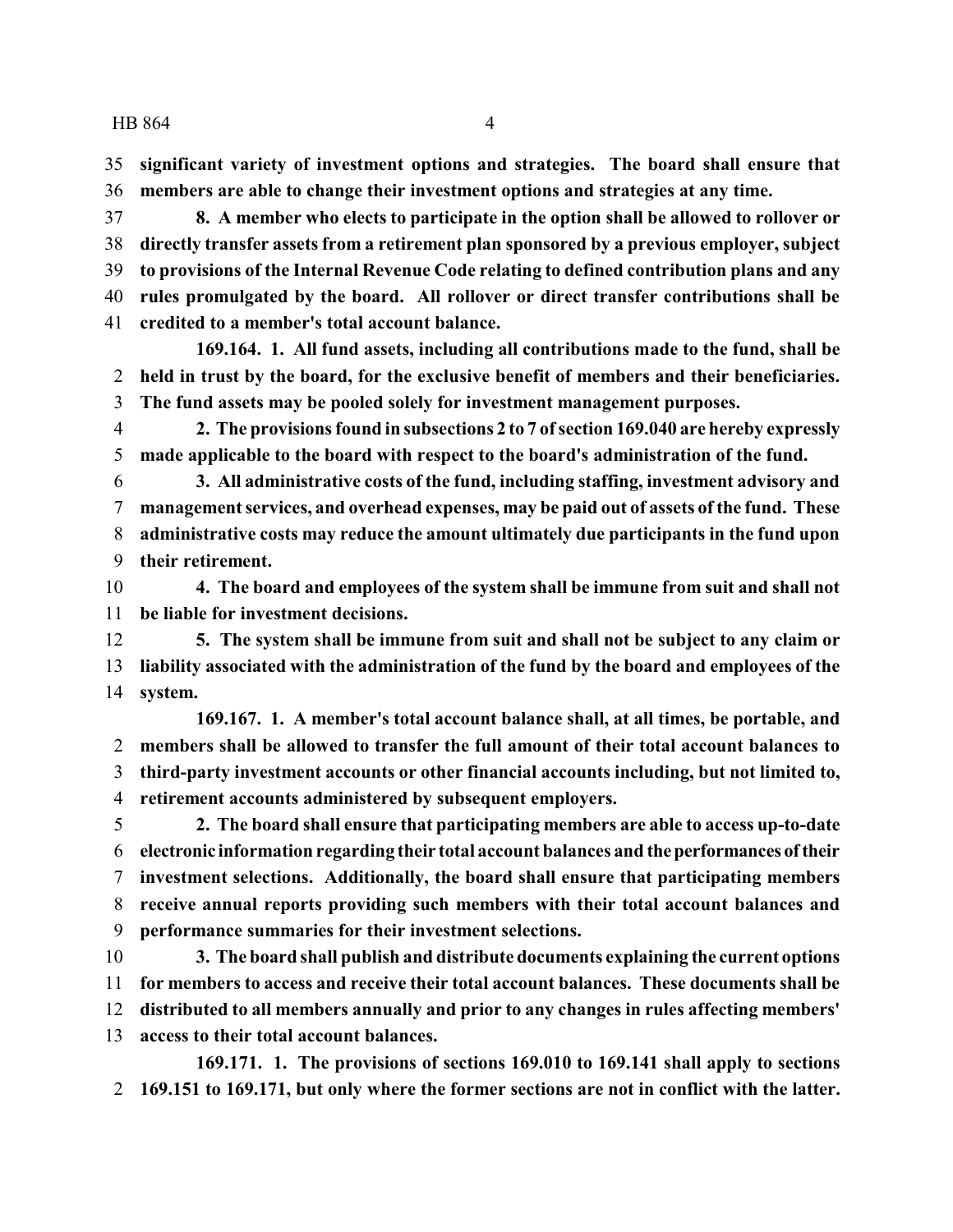**Participants in the option, and their beneficiaries and estates, are expressly made not subject to the requirements of sections 169.010 to 169.141 to the extent that these sections impose conflicting requirements, impose separate contribution requirements, or establish any claims to specific retirement benefits for a member or a member's beneficiaries or estate.**

 **2. Although membership in the system shall be determined by the provisions of section 169.050, the board may promulgate supplementary rules and regulations to clarify the eligibility requirements for those electing to participate in the option, including requirements for current members who have made contributions under the default retirement contribution system but would like to join the option. The board is hereby authorized to establish reasonable time frames for submission of any paperwork needed for enrollment into the option. Any rules and regulations created by the board shall treat all members ofthe systemin a substantively identical way with respect to general eligibility for retirement benefits.**

 **3. Neither the system nor the board shall encourage or discourage employees or members from electing to participate in the option.**

 **4. The system shall provide an informational brochure to each school district included in the system under section 169.020. The brochure shall be reproducible, and shall include an overview of both the default retirement contribution system and the defined contribution option. An updated version of the brochure shall be distributed to all school districts included in the system, upon any substantial changes to either the default retirement contribution system or the defined contribution option. Every school district shall provide a copy of such brochure, or a separate document containing the information provided therein, to all new school district employees, as defined under section 169.010.**

 **5. The board is authorized to adopt those rules that are reasonable and necessary to accomplish the limited duties specifically delegated within sections 169.151 to 169.171. Any rule or portion of a rule, as that term is defined in section 536.010, that is created under the authority delegated in this section shall become effective only if it complies with and is subject to all the provisions of chapter 536 and, if applicable, section 536.028. This section and chapter 536 are nonseverable, and if any of the powers vested with the general assembly pursuant to chapter 536 to review, to delay the effective date, or to disapprove and annul a rule are subsequently held unconstitutional, then the grant of rulemaking authority and any rule proposed or adopted after January 1, 2020, shall be invalid and void.**